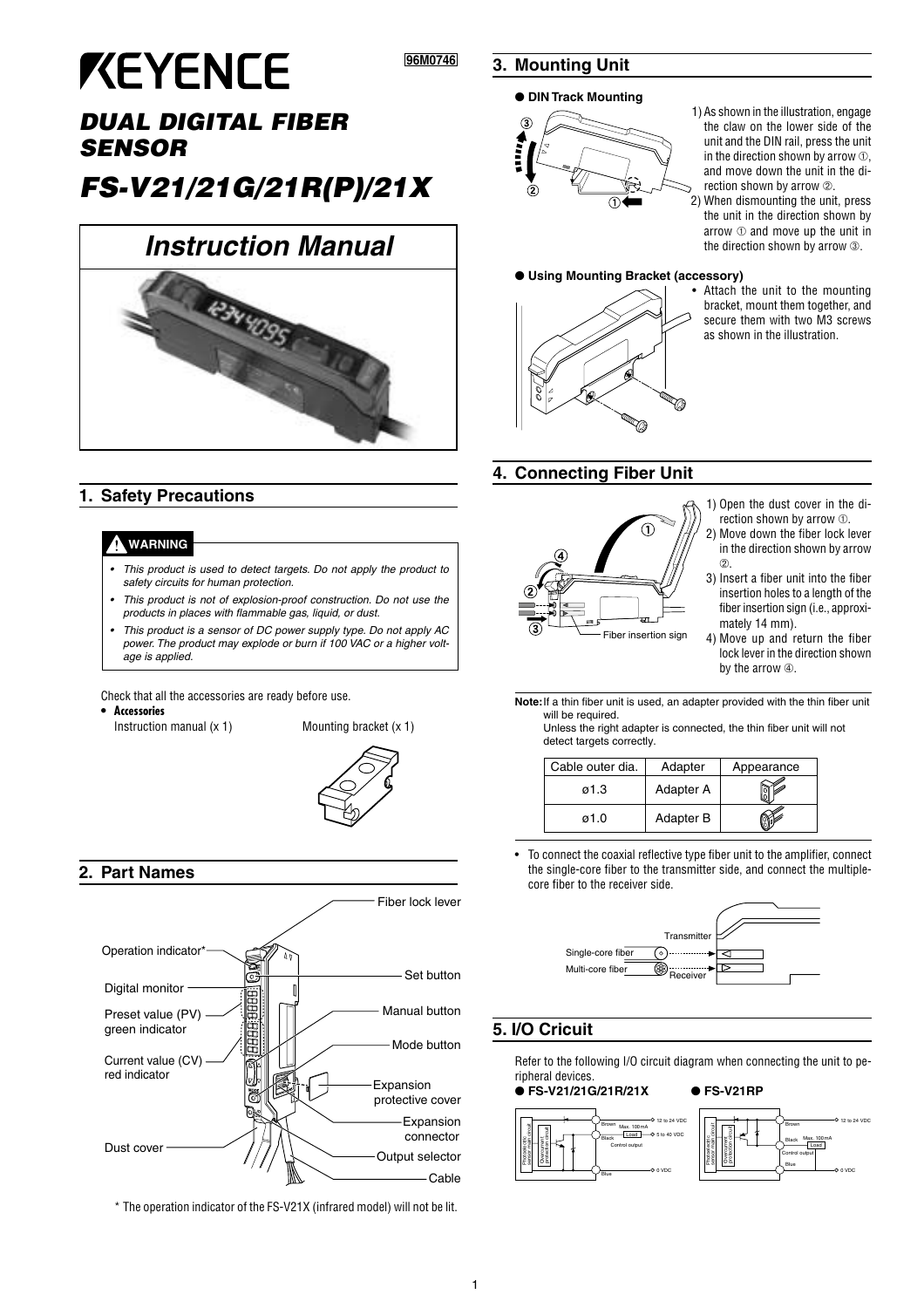# **6. Making Sensitivity Settings**

#### ● **Full Auto Calibration**

In this mode, the PV will be set to the mean value of the maximum and minimum incident values obtained within a certain period. Use this mode to detect moving workpieces.

- 1) Press the set button for a minimum of three seconds while the target workpiece is passing the sensing area of the fiber unit.
	- While the set button is pressed, the sensitivity of the sensor will be set according to the incident values.



• When the setting is finished, the digital monitor will display the PV in green.



#### ● **Two-point Calibration**

In this mode, the PV used will be the mean value of two sensing values obtained with and without a workpiece.

1) Press the set button for a moment without the workpiece in the sensing area (i.e., in front of the fiber unit).



2) Locate the workpiece in the sensing area (i.e., in front of the fiber unit). Then press the set button for a moment.



If there is extremely little difference in sensitivity between the sensing values, the display  $\boxed{\text{-} \text{-} \text{-}}$  will flash on completion of tuning.

#### ● **Maximum Sensitivity Setting**

If the sensing performance of the sensor drops due to dust or dirt, set the sensitivity of the sensor to maximum.

1) Press the set button without a workpiece if the fiber unit is a reflective model. Press the set button with a workpiece if the fiber unit is a through-beam model. In both cases, press the set button for a minimum of three seconds.



\* If the sensing distance is insufficient, make sensitivity settings in the sensor in two-point tuning mode.

● **Manual Calibration**

In this mode, make manual PV settings.



#### ● **Positioning Calibration**

In this mode, a workpiece will be detected when the front edge of the workpiece has reached a preset position.

1) Press the set button for a moment without the workpiece in the sensing area (i.e., in front of the fiber unit).



2) Locate the front edge of the workpiece in the sensing area. Then press the set button for a minimum of three seconds.



### **7. Selecting Output**

Either light-ON mode or dark-ON mode is selectable.



• Take the same steps to set the sensor to light-ON mode again.

## **8. User-friendly Functions**

#### ● **Access Mode Selection**

Two modes are available to the display of values and menu items.



• The mode is set to EASY before shipping.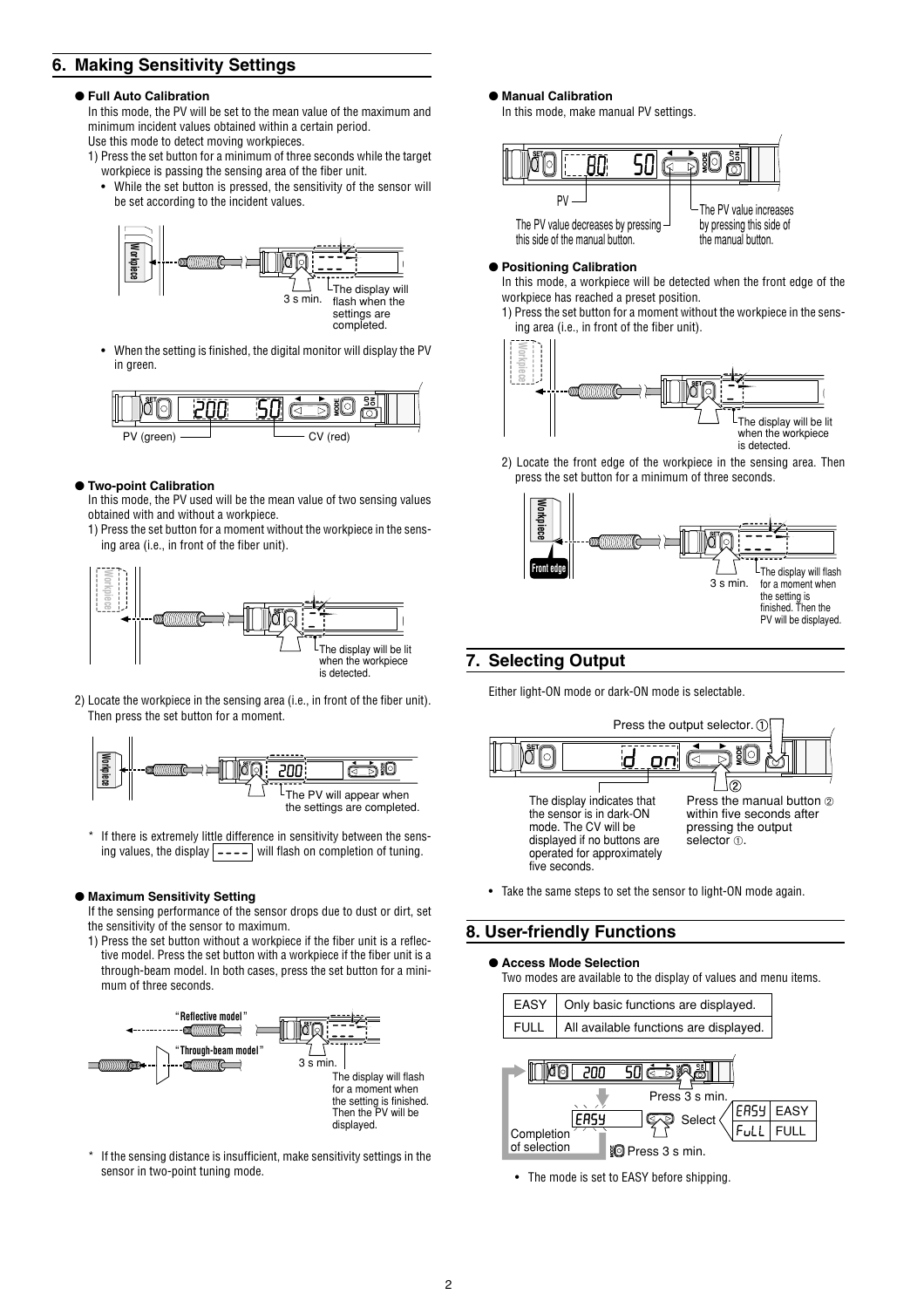● **Display Selection (Access Mode: EASY)**



● **Display Selection (Access Mode: FULL)**



● **Menu Selection (Access Mode: EASY)**



● **Menu Selection (Access Mode: FULL)**



#### **Sensitivity Settings in Edge Detection Mode**

The sensitivity of the sensor will be set to maximum by pressing the " $\bullet$ while the sensor is in edge detection mode. Make fine sensitivity adjustments by pressing the  $\Box$ .

Note: • Press the mode button (**[O]**) for a minimum of three seconds to return to the display of the CV from any menu selection stage. To return to the previous display, press the mode button ( $\Box$ ) first, and press the left side ( $\Box$ ) of the manual button ( $\Box$ ).

• When the power mode is set to HIGH RESOLUTION, the S-APC mode will be always turned ON.

• When the power mode is set to HIGH SPEED, the S-APC mode will be always turned ON in the case of the R model, or otherwise the S-APC mode will be always turned OFF.